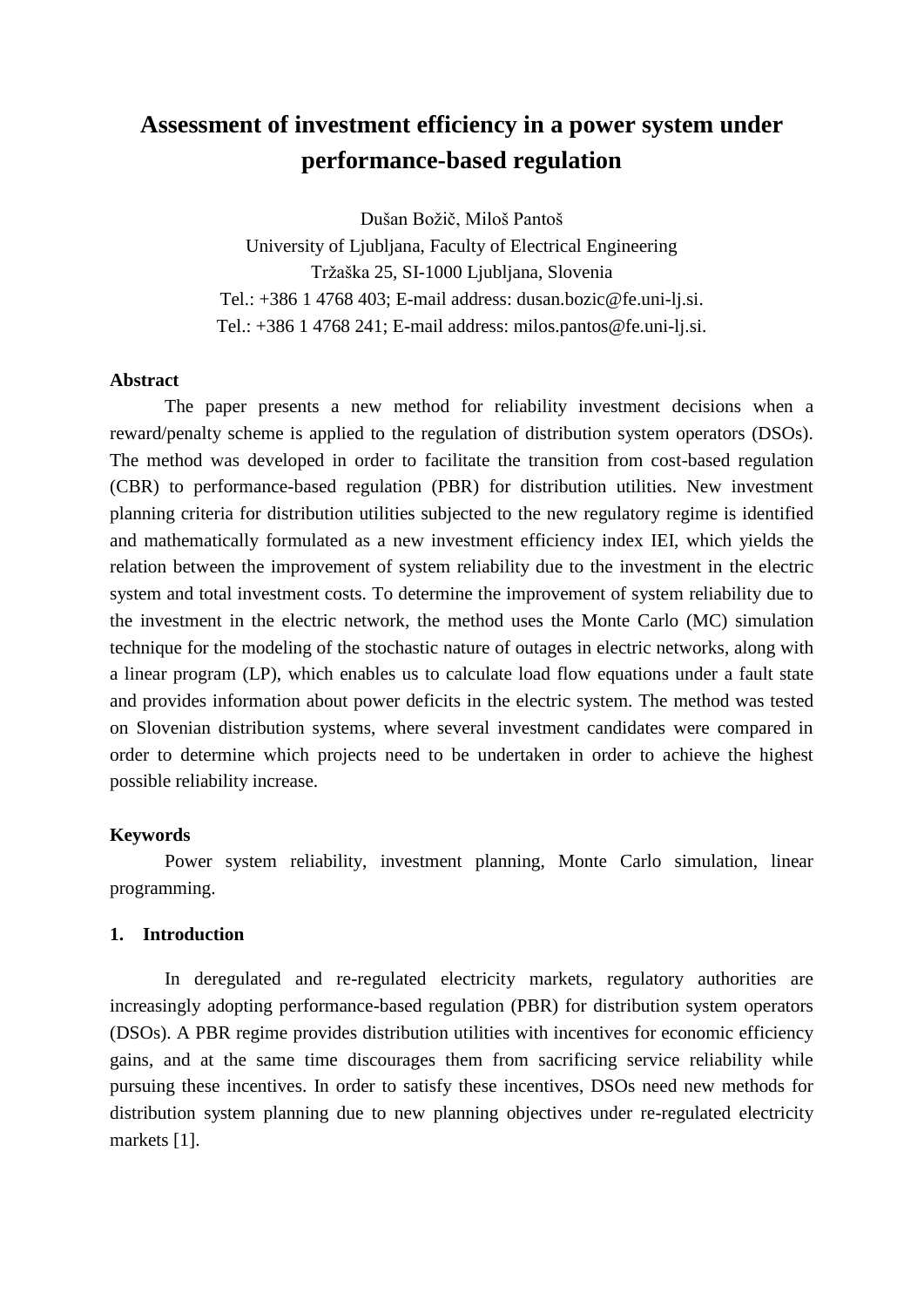In the past, numerous methods for distribution system planning have been proposed [\[2\]-](#page-11-1)[\[11\].](#page-11-2) The main goal of every method is to find an optimal solution to technical, economic and reliability issues. So far methods have mainly focused on technical and economic aspects of investment planning criteria. With the introduction of the reward/penalty scheme [\[12\]](#page-12-0)[-\[17\]](#page-12-1) in the regulation of DSOs, system reliability is gaining ground in investment planning.

Power system reliability can be evaluated using analytical and simulation techniques [\[18\]-](#page-12-2)[\[25\].](#page-12-3) In the analytical approach the power system is represented by a mathematical model, and reliability indices are evaluated from this model using mathematical solutions [\[18\].](#page-12-2) Problems with the analytical approach occur when the system's complexity is high and assumptions are needed to simplify the model, which is due to the fact that simplifications often result in a loss of significance of the results [\[19\].](#page-12-4) When the system is more comprehensively modeled, simulation techniques are required for the evaluation of reliability indices [\[20\]](#page-12-5)[-\[25\].](#page-12-3) In recent years reliability evaluations of power systems have been often conducted using the Monte Carlo (MC) simulation [\[20\]-](#page-12-5)[\[25\].](#page-12-3) The MC simulation approach is a powerful tool that, compared to analytical methods, can handle more conditions related to reliability evaluation. Reference [\[23\]](#page-12-6) further discusses advantages and disadvantages associated with both evaluation techniques.

In this paper, the MC simulation technique is used to determine the expected impacts of proposed investments on system reliability. Determination of changes in system reliability due to investments in electric power networks is especially important in regulatory regimes that use reward/penalty schemes to penalize and/or reward utilities based on their performance because of financial risk due to the uncertainty associated with maintaining a specific level of system reliability. Under such regulatory regimes new needs of the network planning process must be acknowledged and integrated in planning methodologies in order to achieve expected goals.

The importance of integrating new needs of the network planning process into planning methodologies have already been acknowledged by some authors [\[1\],](#page-11-0) [\[5\],](#page-11-3) [\[11\].](#page-11-2) Wu, Zheng and Wen [\[1\]](#page-11-0) suggested a framework to clarify the interactions among various economic and engineering issues by reviewing the theoretical and practical progress in transmission investment and transmission planning methodology. Brown and Marshall [\[5\]](#page-11-3) presented a budget constrained planning method, which incorporates accept/reject criteria for investment projects, that best allocates the capital budget while obtaining the highest possible system reliability. Their research was initiated because the use of reward/penalty schemes in the benchmarking of distribution utilities at some distribution utilities manifested in drastically reduced capital budgets. Financial risks defined by a quality regulation and distribution system reliability investment decisions under PBR were studied by Alvehag and Söder in [\[11\],](#page-11-2) where a risk-based method for distribution system reliability investment decisions under PBR is proposed.

The contribution of this paper is a new method for reliability investment decisions when a reward/penalty scheme is applied to the regulation of DSOs. The incentive for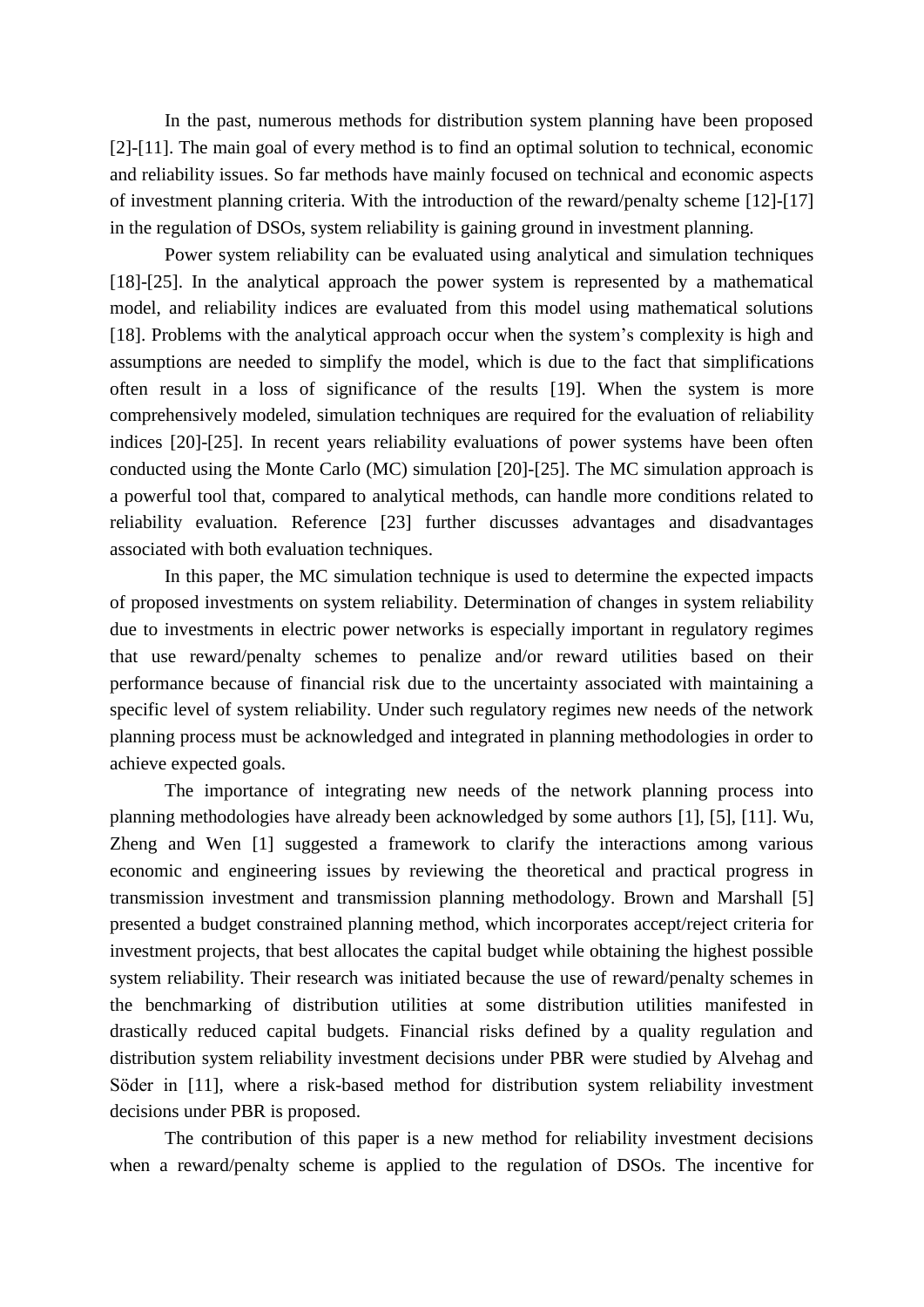distribution utilities in an incentive based regulation regime is given in the form of a reward/penalty scheme, where a sufficient level of system reliability is determined, and the reward or penalty of the distribution utilities depends on their quality relative to that sufficient level. Since system reliability is measured with system reliability indices, the main investment objective of distribution utilities under PBR regimes is a cost-effective improvement of those indices. To facilitate the transition from cost-based regulation (CBR) to PBR for distribution utilities, and to avoid the problems that follow a drastic reduction in capital budgets of distribution utilities that are unable to quickly adapt to the new regulatory regime described in [\[5\],](#page-11-3) we propose a new investment planning method that uses the ratio between the improvement of the System Average Interruption Duration Index (SAIDI) due to the investment in the electric power network, and total costs of the investment as a measure of investment efficiency. Its main advantages compared to the similar existing solution presented in [\[5\]](#page-11-3) are an exact mathematical formulation of the calculation of investment candidate benefits for power system reliability utilizing the MC simulation method, which is used for modeling the stochastic nature of outages in electric power systems, and a new investment efficiency index that provides a relation between investment costs and the improvement of the SAIDI index. The method can also prove useful to regulatory authorities when defining reward and penalty areas in the mathematical model of the reward/penalty payment structure, thus resulting in strong incentives for the regulation of DSOs.

The proposed method has been tested on the Slovenian distribution network where several investment candidates were compared based on their cost-efficient improvement of SAIDI. The paper also reports the obtained results.

The rest of the paper is organized as follows: regulation of DSOs is presented in Section [2.](#page-2-0) The methodology used to develop a method for the assessment of investment efficiency in electric power networks and the method itself are described in Section [3.](#page-3-0) Section [4](#page-8-0) presents and discusses the results of the application of the proposed method for comparison of investment candidates for the Slovenian distribution network. Finally, Section [5](#page-10-0) summarizes the main contributions of this paper.

#### <span id="page-2-0"></span>**2. Regulation of DSOs**

For regulation of DSOs several regulation models have been developed in [\[12\]](#page-12-0)[-\[17\]](#page-12-1) which can be classified into two categories that represent CBR and PBR models, respectively. The general difference between the two regulation platforms is in the connection between the price of the service for customers and revenue as illustrated in [Figure 1,](#page-14-0) [\[26\].](#page-12-7) While CBR schemes allow distribution utilities to charge their customers according to their costs plus some extra regulated profit, the link between price and revenue within the PBR schemes is weak since the revenue mainly depends on DSO's performance which is a sequel of an ability to perform cost efficient investments that improve system's reliability.

Recently PBR is gaining ground because the CBR allows DSOs to charge according to their costs presenting DSOs subjected to CBR very small incentive to be economically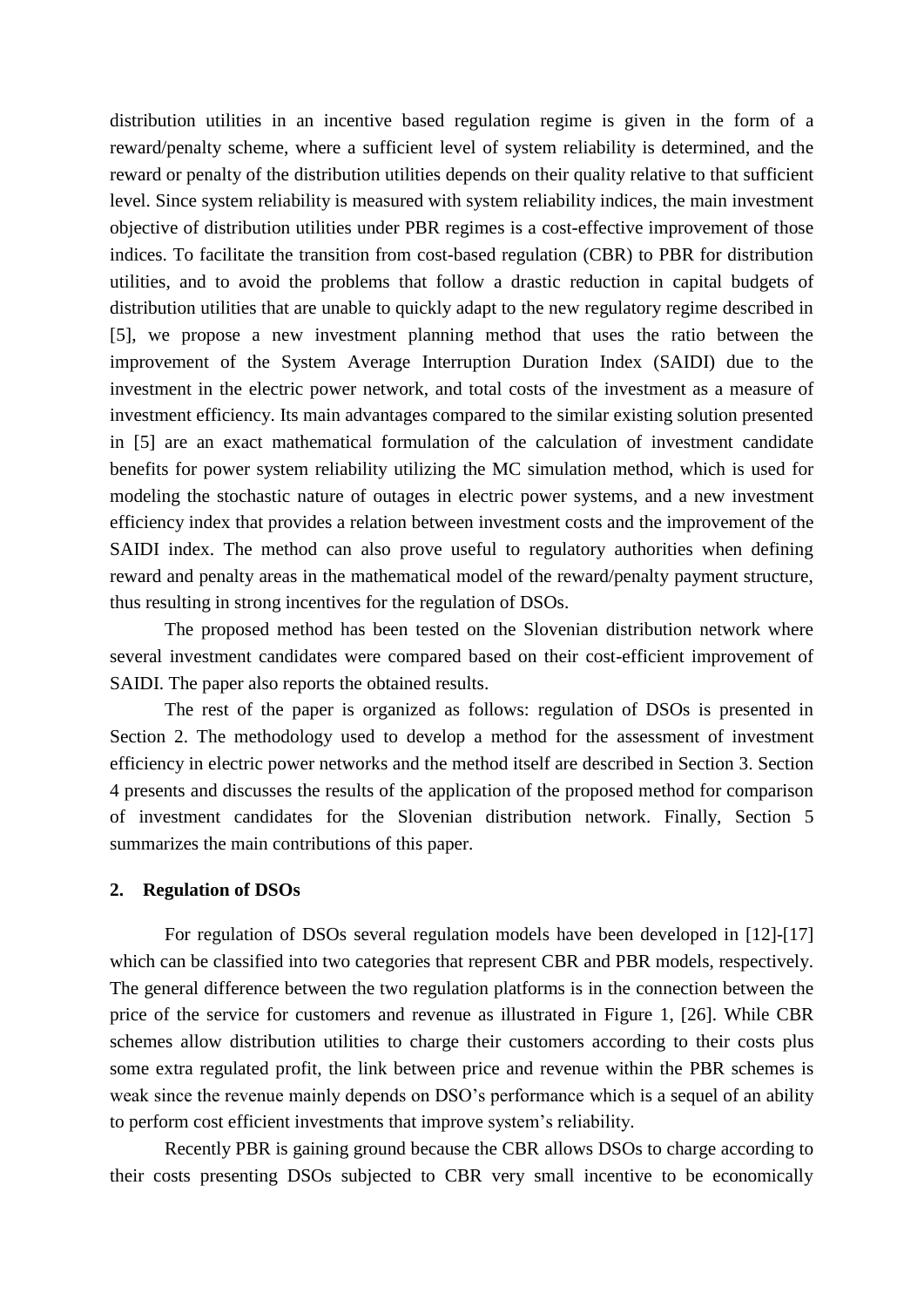efficient. Since it is difficult for regulator to determine whether planned investments are justified or not, DSOs subjected to CBR also tend to over-invest rather than the opposite. Therefore, in order to increase cost efficiency of the DSOs, regulators are increasingly adopting PBR [\[13\].](#page-12-8) However the stronger the cost efficiency incentives are the greater is the need for quality regulation. Quality regulation in PBR is achieved through reward/penalty schemes which are used to reward the utilities for providing good reliability and penalize them for providing poor reliability, [\[14\].](#page-12-9) A common reward/penalty scheme is shown in [Figure 2.](#page-14-1) Reward/penalty schemes usually comprise three areas: reward zone, dead zone and penalty zone. If distribution utility manages to obtain the level of system reliability in the dead zone neither a penalty nor a reward is assessed. On the other hand if the reliability is lower than the boundary of the dead zone, a penalty is assessed and if the reliability is greater than the dead zone boundary a reward is assessed.

Because revenue of DSOs subjected to PBR that incorporates reward/penalty scheme mainly depends on their ability to perform cost efficient investments that improve system's reliability, the objective of proposed investment planning method in this paper is to identify those investment candidates that achieve the greatest increment of system's reliability per monetary unit. Here SAIDI index is used as a measure of reliability as proposed in [\[19\]](#page-12-4) and discussed in the subsequent text. The results of the method help DSOs to determine which investment candidates should be favored if available financial resources are insufficient to undertake all planned investments. Objective of proposed method is further discussed in Section [3.3.](#page-7-0)

### <span id="page-3-0"></span>**3. Assessment of investment efficiency**

The method for the assessment of investment efficiency proposed in this paper can be logically divided into three sections as shown in [Figure 3.](#page-14-2) The initial step of the method represents the input data analysis that includes network modeling, load and generation forecasting and preparation of an investment plan that consists of different investment candidates. After the data preparation, the MC simulation is applied in order to produce a set of information about the effects of investment candidates on system load outages. The MC simulation is further discussed in Section [3.2.](#page-4-0) This data is then used to calculate SAIDI indices in the cost/benefit analysis. With the calculation of SAIDI indices, qualitative information about system reliability is obtained, allowing us to compare the reliability benefits of investment candidates. Since the method also deals with the economic aspect of investment planning, the final step in the process of investment efficiency assessment represents the calculation of the investment efficiency index (IEI). The IEI index was developed to evaluate the benefit of invested money on power system reliability, and is further discussed in Section [3.3.](#page-7-0) Input data preparation, the MC simulation and the cost/benefit analysis are described in detail in Sections [3.1,](#page-4-1) [3.2](#page-4-0) and [3.3,](#page-7-0) respectively.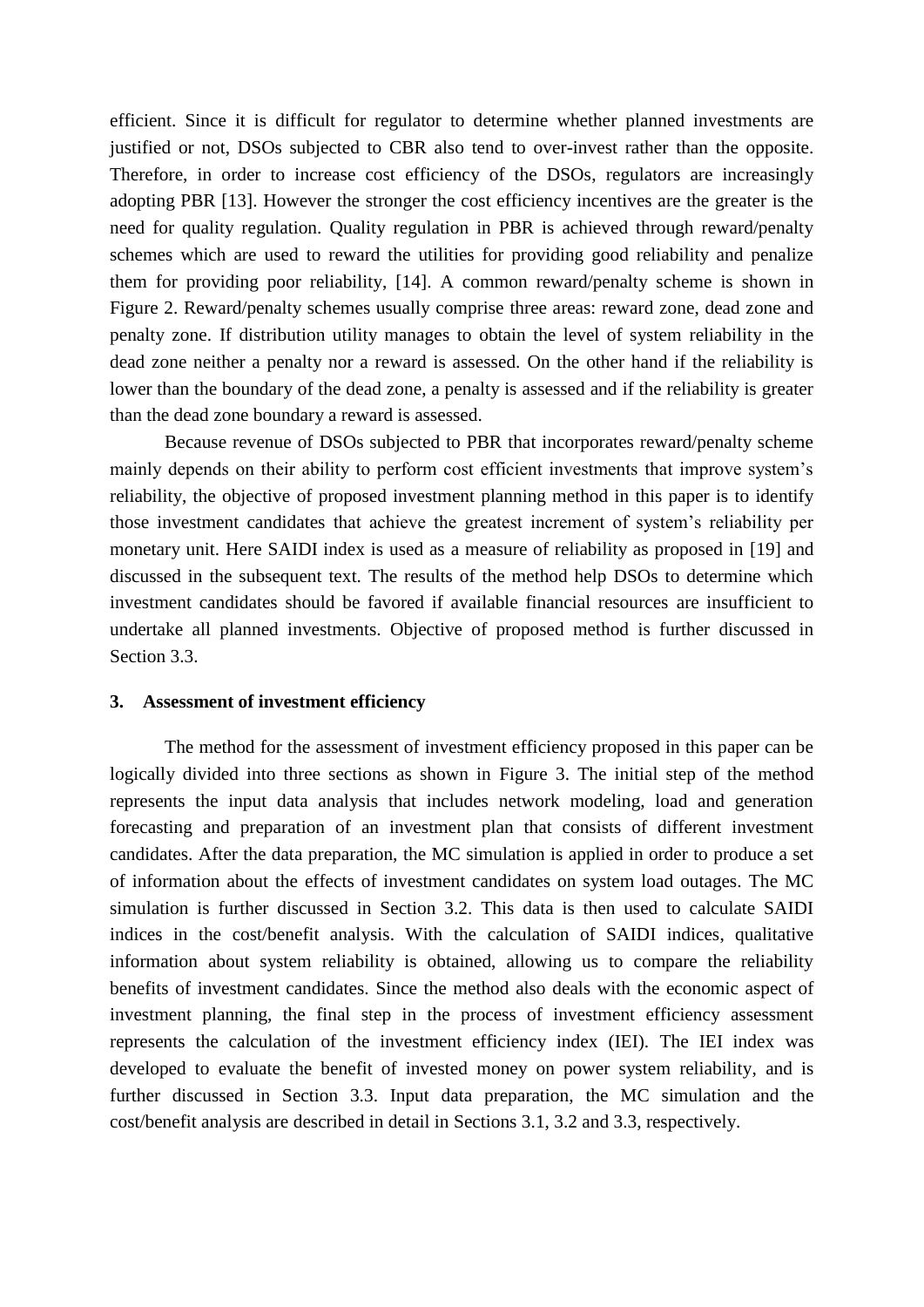#### <span id="page-4-1"></span>*3.1. Input data preparation*

The input data preparation process involves network modeling, load and generation forecasting and preparation of an investment plan that consists of different investment candidates. Network modeling and the preparation of an investment plan are essential to the input data preparation process and need to be accomplished very precisely because every inaccuracy has a direct impact on the simulated results of system reliability.

For the calculation of power flows the DC method was selected because the method for the assessment of investment efficiency is intended for use at the reliability investment planning stage where voltage support and reactive power management are of secondary importance. This is because the main focus is on improving power system reliability considering line overloading. The network model also incorporates element availabilities which are determined from historical data on the outages of elements in the power network for the previous regulatory period, and are later used in the MC simulation for the simulation of the stochastic nature of line and transformer outages, described in Section [3.2.](#page-4-0) Elements availabilities are calculated as follows:

$$
A_r = \frac{m_r}{m_r + r_r},\tag{1}
$$

where symbol  $A_r$  represents an availability of network element *r*, symbol  $m_r$  represents a mean time to failure of element *r* and symbol *r<sup>r</sup>* represents a mean time to repair of element *r*.

Another important task in the input data preparation process is the preparation of the investment plan that consists of different investment candidates. Since investments in electric power networks affect the availability of new network elements used for the simulation of the stochastic nature of line and transformer outages in the MC simulation, changes in the availability of network elements caused by each proposed investment candidate need to be predicted. Elements' availability can be predicted using deterministic or heuristic methods.

The last part of the input data preparation process represents a forecasting of load and generation of active power, which is needed in the power flow calculations.

#### <span id="page-4-0"></span>*3.2. MC simulation*

The network simulation in the method for the assessment of investment efficiency in electric power networks is performed utilizing the DC power flow method in combination with the linear programming (LP) optimization procedure. The main objective of the MC simulation is to produce a set of information needed to compare the technical benefits of investment candidates in the cost/benefit analysis described in Section 2.3. Since the comparison of technical benefits of investment candidates is based upon their improvement of SAIDI, which is calculated from load outage durations, the effects of each investment candidate on system load outages need to be simulated. Because the amount of remuneration for distribution utilities subjected to PBR depends on the values of reliability indices within a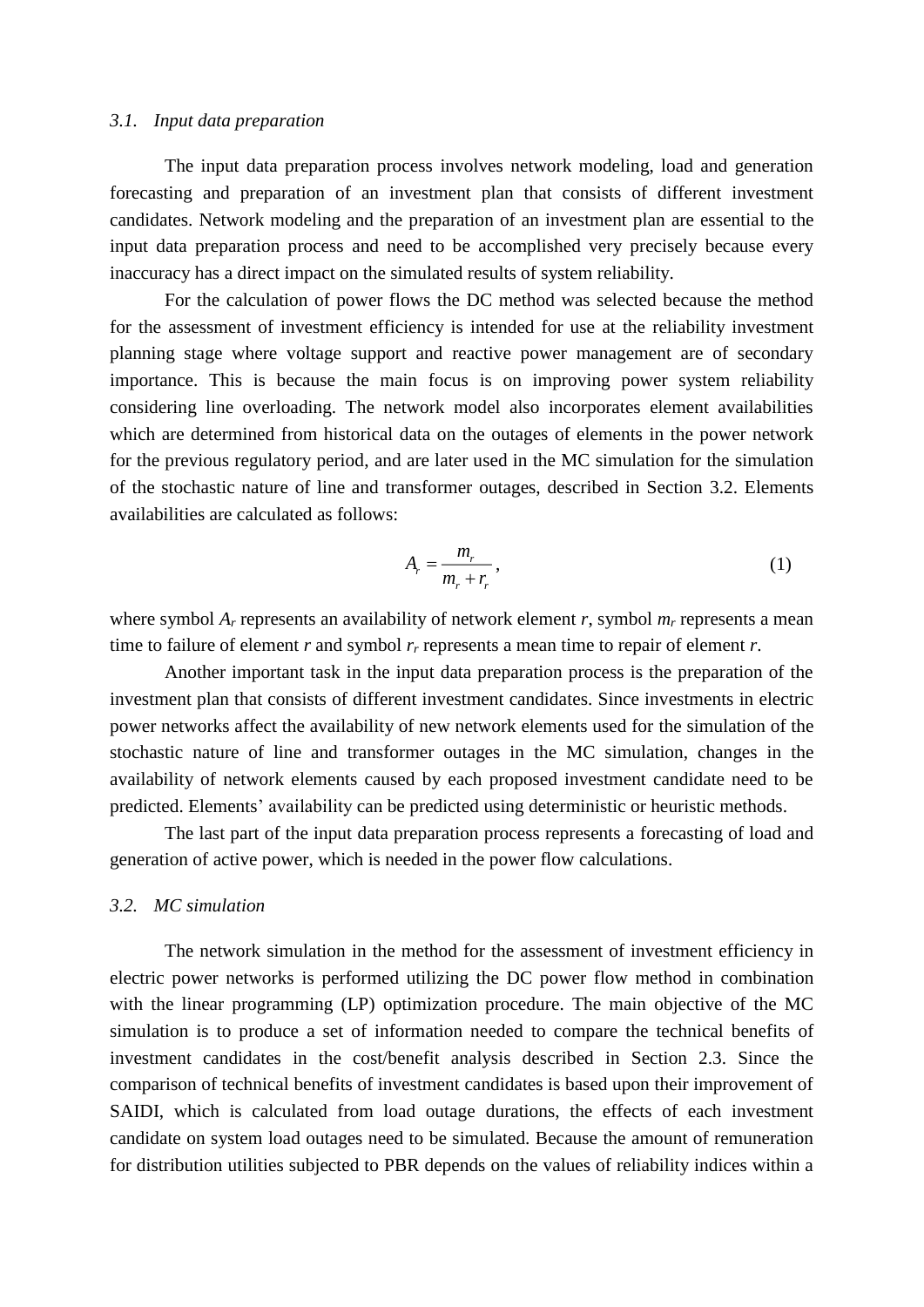regulatory period, the simulation of the effects of investment candidates on load outages encompasses one regulatory period.

For simulation purposes, the discretization of the simulation period is necessary. With discretization, the simulation period is divided into a finite number of time intervals, where for each time interval a representative operation state of the power system needs to be determined. Operation states are determined using load and generation forecasts, which were prepared as part of the input data preparation process described in Section [3.1,](#page-4-1) and system element availabilities that are used to determine which elements in the simulated operation state are in service and which are not. For this purpose, a uniformly distributed random number  $RN_r$  from 0 to 1 is sampled for network element  $r$  in every iteration of the MC simulation*.* If the random number is less than the element's availability, the element in the simulated operation state is in service. Otherwise the network element in the simulated operation state is in outage. In the MC simulation, *AEij* is used to represent transmission line and transformer status, in which  $AE_{ij} = 1$  indicates that the network element between nodes *i* and *j* is available, while  $AE_{ij} = 0$  indicates otherwise. Consider the following example. A uniformly distributed random number from 0 to 1 is sampled for transmission line with an availability of 0.99. If the random number is less than 0.99, the unit is on outage. Otherwise the unit is in service.

A simulation of system behavior is performed utilizing a non-sequential MC simulation incorporating the DC power flow method in combination with the LP optimization procedure. The DC power flow method in combination with the LP technique enables us to simulate the system's behavior under a fault state. This is done by introducing slack variables in LP that cover the deficit of active power at load nodes caused by outages in the network. The slack variables need to engage only when without their usage no feasible solution exists, therefore the objective function *J* of LP is defined as:

$$
min J = \sum_{i=1}^{n} s_i,
$$
\n(2)

where symbol  $s_i$  represents the value of the slack variable at node  $i$  and symbol  $n$  represents the total number of nodes in the system. Another advantage of the LP technique is that it can enforce technical constraints of system elements when calculating power flow. This causes an activation of slack variables at load nodes when these constraints are violated, therefore the effects of outages caused by an overload of network elements can be considered in the simulation of system behavior. The constraints of LP defined by equations of the DC network model and technical constraints of system elements are as follows:

$$
s_i + PG_i - PC_i + \sum_{j=1}^n \left( \frac{\delta_i - \delta_j}{X_{ij}} \right) = 0 \quad \forall \quad i = 1, ..., n, \quad \land \quad i \neq j,
$$
 (3)

$$
\delta_{1} = 0,\tag{4}
$$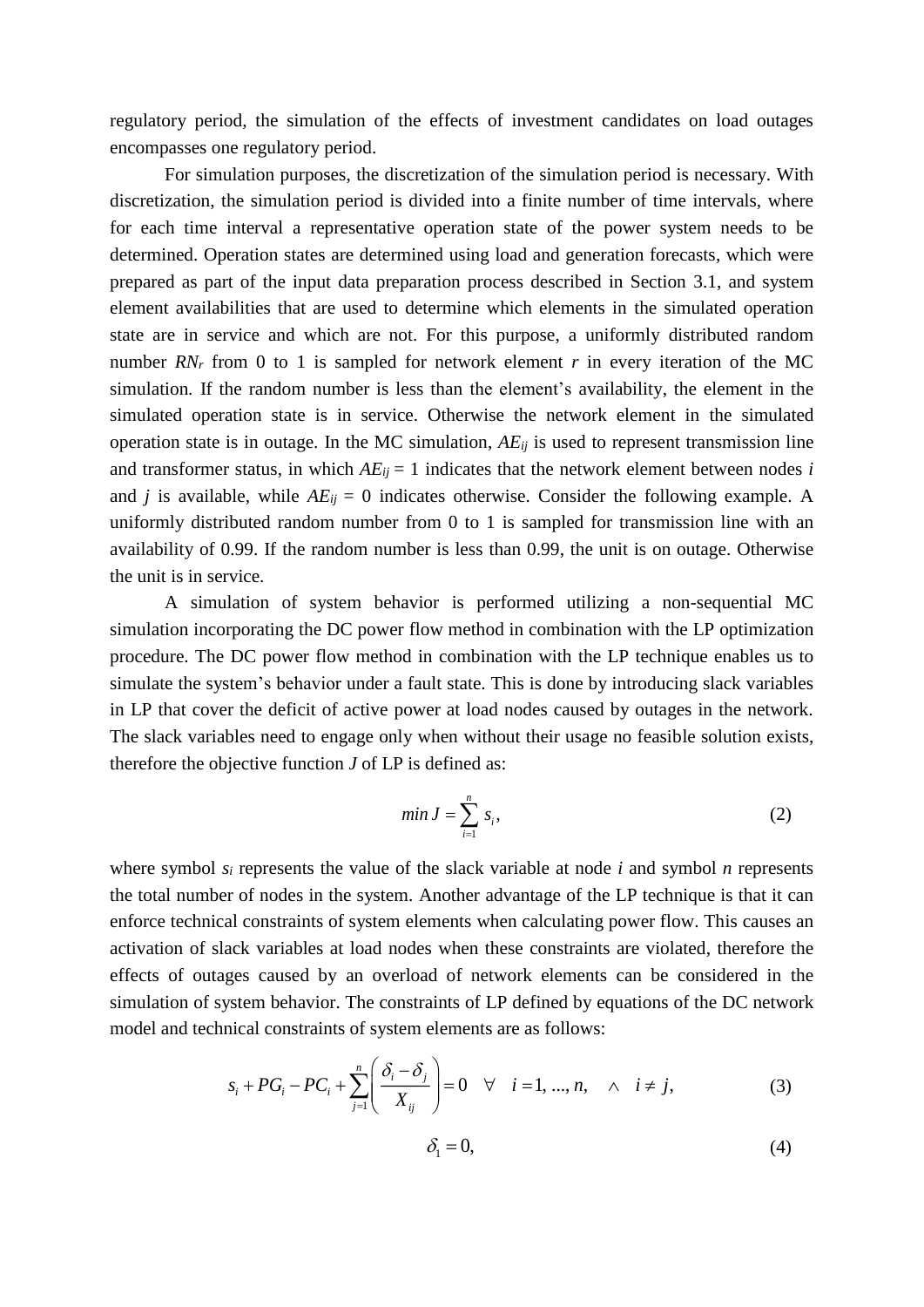$$
0 \le s_i \le PC_i \quad \forall \quad i = 1, \dots, n,\tag{5}
$$

$$
\sum_{i=1}^{n} (s_i + PG_i) = \sum_{i=1}^{n} PC_i,
$$
\n(6)

 $\min(P_{ij}) \cdot AE_{ij} \le P_{ij} \le \max(P_{ij}) \cdot AE_{ij} \quad \forall \quad i = 1, ..., n, \quad \forall \quad j = 1, ..., n, \quad \wedge \quad i \ne j.$  (7)

The equality constraint (3) represents the DC model of the network comprising slack variables *s,* which cover the deficit of active power at load nodes when needed. Equation (4) sets the voltage angle of slack node to 0. Double inequality (5) ensures that all the slack variables are positive and that they can participate only in compensation of the deficit of active power at system nodes. Furthermore, double inequality (5) ensures that slack variable *s<sup>i</sup>* cannot exceed consumption at node *i*. The balance between production and consumption of electric power, and enforcement of line limitations are achieved by equations (6) and (7), respectively.

[Figure 4](#page-15-0) provides a flowchart of the simulation procedure with the following steps:

- First, a network model and load measurements for a previous regulatory period are read.
- In the next step, the MC simulation enters into a loop where for all operational states according to a chosen discretization step load outages on the basis of network elements availabilities for the previous regulatory period are simulated. Operational states are defined using random generation of a number between 0 and 1 for each network element. If the random number is less than the element's availability, the element in the simulated operation state is in service. Otherwise the network element in the simulated operation state is in outage. In the MC simulation, *AEij* is used to represent transmission line and transformer status, in which *AEij* = 1 indicates that the network element between nodes *i* and *j* is available, while *AEij* = 0 indicates otherwise. The element's status is therefore defined as follows:

$$
AE_{ij} = \begin{cases} 0; & \text{if } RN_r < A_r \\ 1; & \text{if } RN_r \ge A_r \end{cases},
$$
 (8)

where  $AE_{ij}$  represents the element status,  $RN_r$  represents randomly generated number and *A<sup>r</sup>* represents element's availability.

- Power flows are calculated using a linear programming technique in combination with the DC power flow method. Linear programming enables a simple detection of load outages and enforcement of line limitations, as well.
- After all operational states of the previous regulatory period are simulated the same procedure is repeated for all investment candidates as it is shown in [Figure 3.](#page-14-2) The only difference is that instead of load measurements for the previous regulatory period the load forecast for the next regulatory period is used and the network model is updated according to the investment candidate.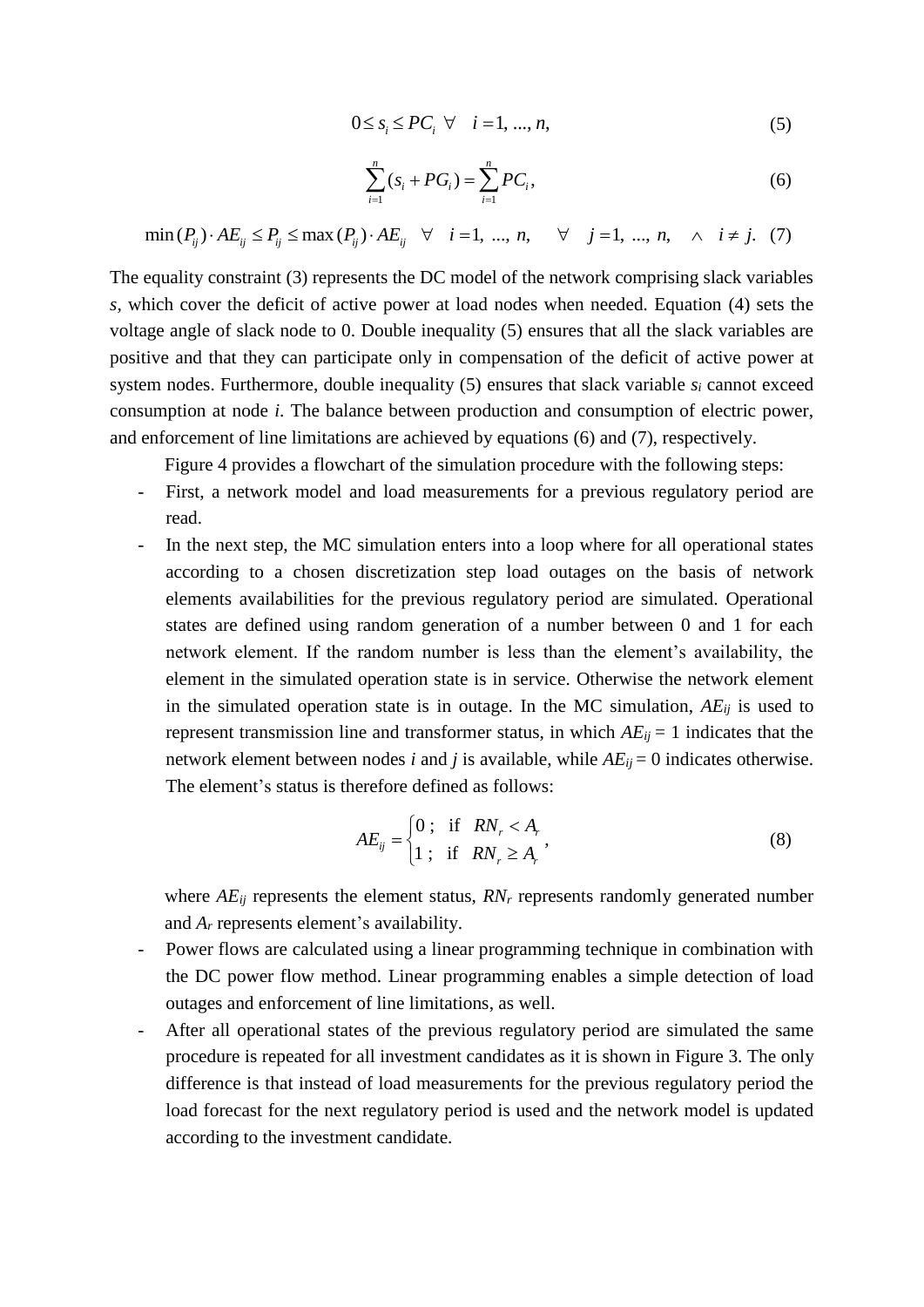When effects of all proposed investment candidates on load outages are simulated information about load outages are saved allowing us to conduct cost/benefit analysis, presented in Section [3.3.](#page-7-0)

## <span id="page-7-0"></span>*3.3. Cost/Benefit analysis*

The last part of the assessment of investment efficiency in electric networks where investment candidates are evaluated and compared represents the cost/benefit analysis. The evaluation of investment candidates comprises the effects of investments on system reliability and investment costs. The objective of the cost/benefit analysis is to rank investment candidates based on their improvement of SAIDI per monetary unit. Since the value of the distribution system's SAIDI for the previous regulatory period and the effects of different investment candidates on load outages for the subsequent regulatory period are simulated using the MC simulation technique, the improvement of SAIDI due to investment candidate *k* is calculated as follows:

$$
\Delta SAIDI_k = \frac{\sum_{u=1}^{v} \sum_{i=1}^{n} PDD_{u,i,k} \cdot \Delta t}{NC} - SAIDI , \qquad (9)
$$

where:

$$
PDD_{u,i,k} = \begin{cases} 0; & \text{if } s_{u,i,k} = 0 \\ 1; & \text{if } s_{u,i,k} > 0 \end{cases} \tag{10}
$$

In equations (9) and (10) *ΔSAIDI<sup>k</sup>* represents the improvement of index SAIDI due to the investment candidate *k*, *v* represents the total number of simulated operation states, *n*  represents the total number of nodes in the system, *su,i,k* represents the slack variable at node *i*  for simulated operational state *u* for investment candidate *k*, ∆*t* represents the simulation time step, *NC* represents the total number of customers served and *SAIDI* represents the simulated value of index SAIDI for previous regulatory period. When the impacts of investment candidates on SAIDI are calculated, a comparison of investment candidates on the basis of their improvement of SAIDI per monetary unit is performed using the newly proposed investment efficiency index (IEI):

$$
IEI_k = \frac{\Delta SAIDI_k}{C_k} \quad \forall \quad k = 1, \dots, IC,
$$
\n
$$
(11)
$$

where *IEI<sup>k</sup>* represents the investment efficiency index for the investment candidate *k*, which is defined as a ratio between the improvement of index SAIDI due to the investment candidate *k*  represented by a symbol *ΔSAIDI<sup>k</sup>* and total costs of the investment candidate *k* represented by a symbol *C<sup>k</sup>* and *IC* represents the total number of investment candidates.

In order to determine whether the IEI index is biased and to find the fairest way of comparison of investment candidates, the effects of investment candidates were also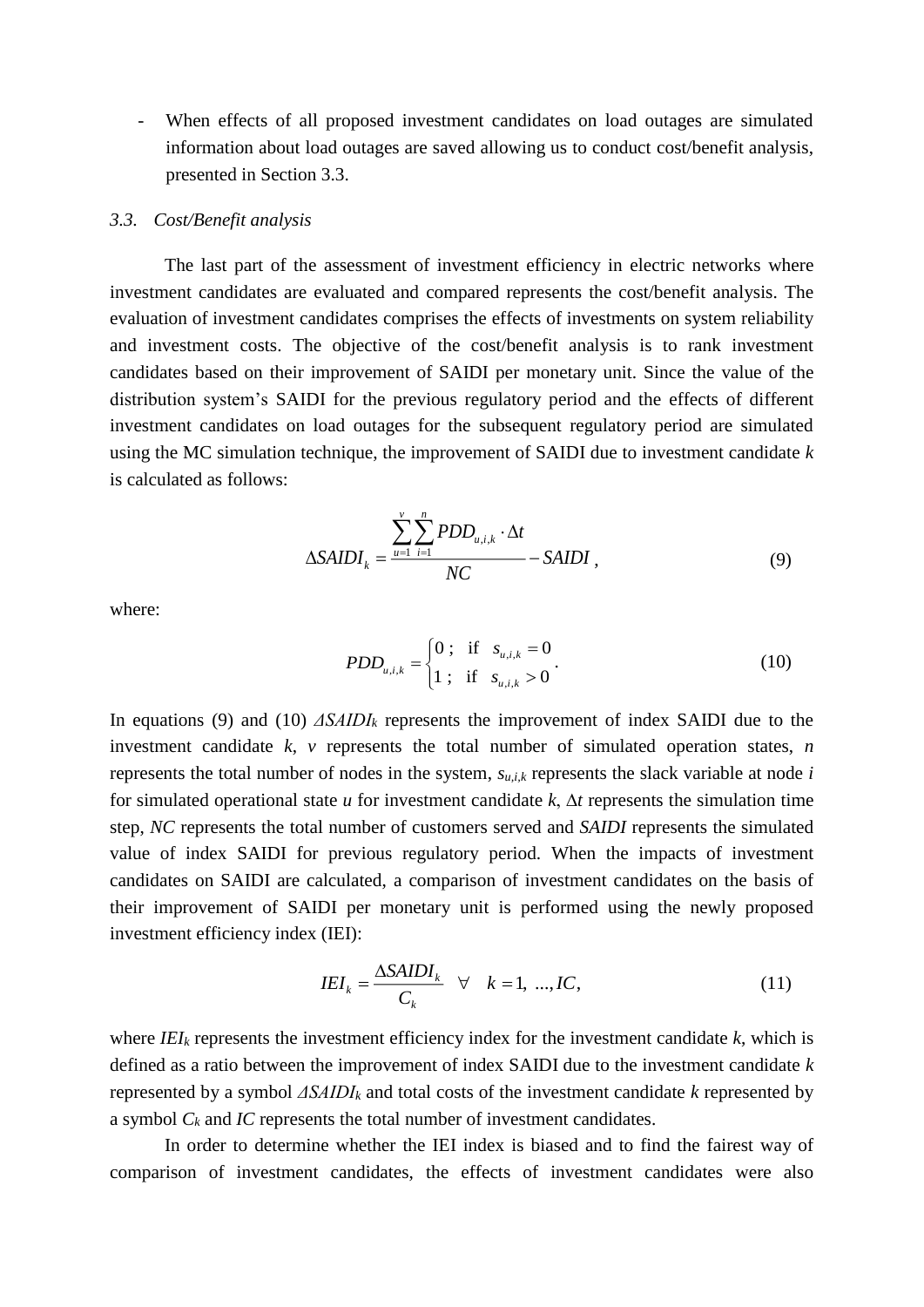evaluated with some other indices which are presented below. The first index is the marginal cost index (MCI) and it is defined as follows:

$$
MCI_k = \frac{C_k}{\Delta SAIDI_k} \quad \forall \quad k = 1, \dots, IC,
$$
\n(12)

where  $MCI_k$  represents the marginal cost index for the investment candidate  $k$ , which is defined as a ratio between the total costs of the investment candidate *k*, *Ck*, and the improvement of SAIDI due to the investment candidate *k*, *ΔSAIDIk.* The second index is the normalized investment efficiency index (NIEI) and is defined as follows:

$$
NIEI_k = \frac{\Delta SAIDI_k}{C_k} \quad \forall \quad k = 1, ..., IC,
$$
\n(13)

where  $NIEI_k$  represents the normalized investment efficiency index for the investment candidate *k*, which is defined as a ratio between the normalized improvement of SAIDI due to the investment candidate *k*, *ΔSAIDIk*/*SAIDI*, and the total costs of the investment candidate *k*,  $C_k$ . The third index is the normalized marginal cost index (NMCI) and is defined as follows:

$$
NMCI_k = \frac{C_k}{\Delta SAIDI_k} \quad \forall \quad k = 1, \dots, IC,
$$
\n(14)

where *NMCI<sup>k</sup>* represents the normalized marginal cost index for the investment candidate *k*, which is defined as a ratio between the total costs of the investment candidate *k*, *Ck*, and the normalized improvement of index SAIDI due to the investment candidate *k*, *ΔSAIDIk*/*SAIDI*.

Since the main objective of investing in distribution electric power network is to maintain or to improve the reliability level of energy supply with minimal costs, the objective of the proposed investment planning process is the maximization of the sum of IEIs or NIEIs and/or the minimization of the sum of MCIs and NMCIs of undertaken investments.

#### <span id="page-8-0"></span>**4. Case study**

The proposed method described in Section [3](#page-3-0) is tested on the part of the Slovenian distribution system where it is applied to evaluate and compare different investment candidates in order to determine which investment candidates should be favored when financial resources do not allow realizing all planned investments. A test system is shown in [Figure 5.](#page-16-0) Even though the method is tested on the part of the Slovenian distribution system, the method is general and can be applied to any distribution system using different input data.

In this case study, 10 different investment candidates are considered presented in [Table 1.](#page-18-0) It is presumed that available financial resources for investments amount to  $100,000 \text{ } \epsilon$ . Since some investment candidates exclude each other as they envisage different investments in the same section of the line, e.g. projects 1 and 2, 3 and 4, 6 and 7, and finally 8 and 9, their total investment costs depend on the combination of the projects which will be undertaken.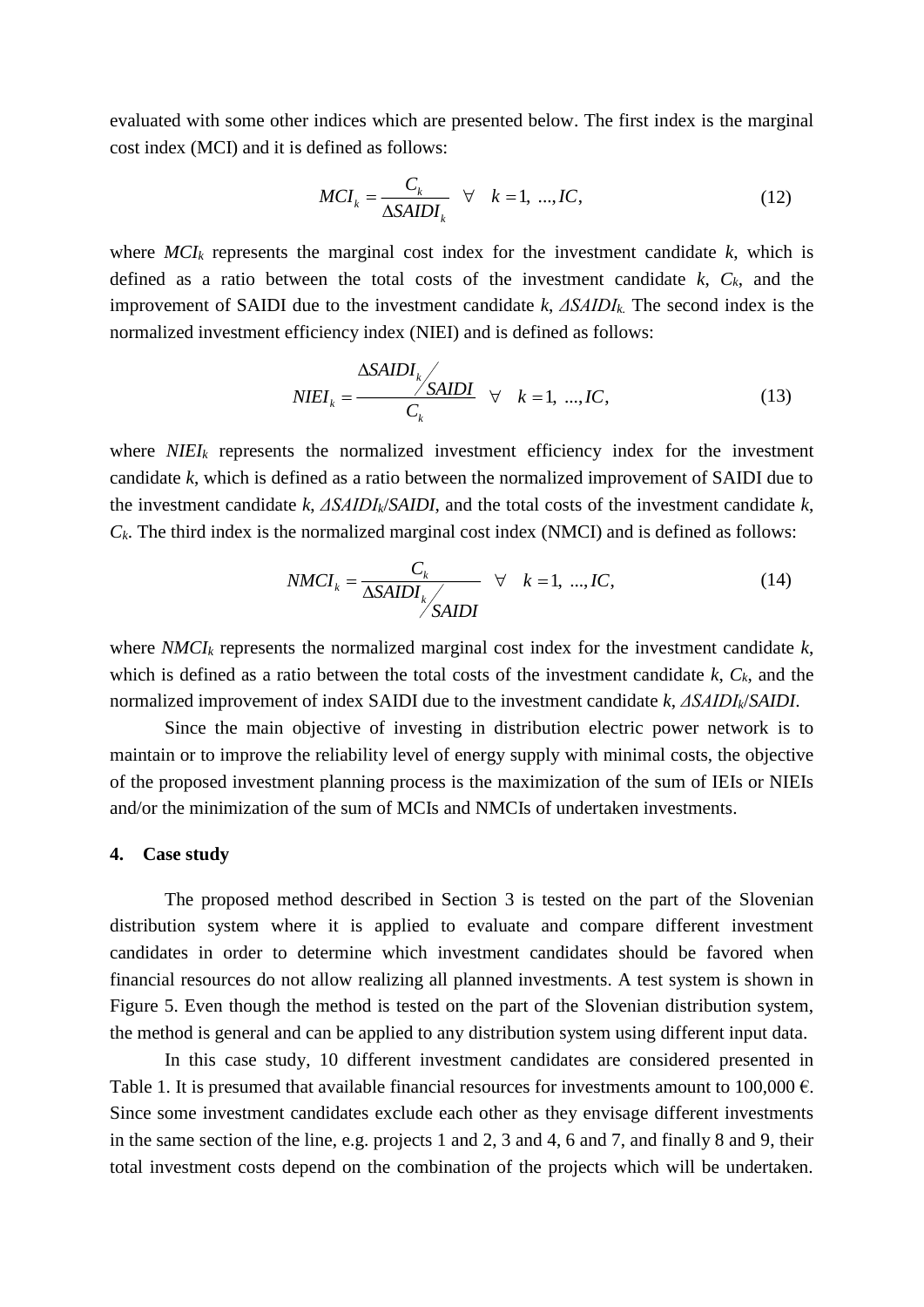Therefore the total investment costs may vary from 97,347  $\epsilon$  if the cheapest combination of all proposed investment candidates is selected and up to 199,011  $\epsilon$  if the most expensive combination of all proposed investment candidates is selected. Obviously, the latter combination of investment candidates is not feasible, since the investment fund is limited to  $100,000 \text{ } \in$ . Investment candidates are as follows:

All investment candidates presented in [Table 1](#page-18-0) represent an enhancement of line availabilities since:

- underground cables are not exposed to severe weather conditions and have subsequently lower failure rates than uninsulated overhead lines,
- existing overhead lines are worn and therefore have higher failure rates than new overhead lines and
- installation of overhead ground wire greatly contributes to a decrease in the number of line faults by preventing direct hits to the power lines.

It should be emphasized that the proposed method only compares the investment candidates identified by DSO as needed projects according to criteria discussed in Section [2.](#page-2-0) The method does not propose new investment candidates.

In order to identify the effects of investment candidates on system reliability SAIDI indices for both distribution feeders for the previous regulatory period are simulated first. The simulated values of the two SAIDI indices are 117.72 min/Cus.yr for feeder A and 141.62 min/Cus.yr for feeder B. The simulated SAIDI indices differ from actual values for less than one minute per customer per year. Even greater accuracy, although at the expense of simulation time, can be achieved by shortening the simulation time step. In this case study a five second discretization was selected.

The next step in the assessment of investment efficiency is a simulation of the effects of investment candidates on load outages and consequently on SAIDI indices for both distribution feeders. This is achieved by the repetition of the system behavior simulation with modified line availabilities as predicted by the investment candidate. The results in Table 2 show that all investment candidates improve system reliability, since all investment candidates lower the value of SAIDI. Table 2 summarizes the comparison of investment candidates.

In order to show the advantage of the proposed method, two different investment strategies can be compared:

- **strategy A**: DSO does not apply the proposed method but the strategy is to maximize the number of undertaken investments within the available financial resource frame,
- **strategy B**: DSO invests in the projects with the highest investments efficiencies assessed by the proposed method.

In the first strategy, DSO would undertake investment candidates 10, 5, 9, 4, 7 and 2 since their total investment costs amount to 97,347  $\epsilon$ . Selected investments improve SAIDI for 17.10 min/Cus.yr. IEI and total investment costs of all investment candidates are shown in [Figure 6.](#page-16-1) Selected investment candidates are colored in black.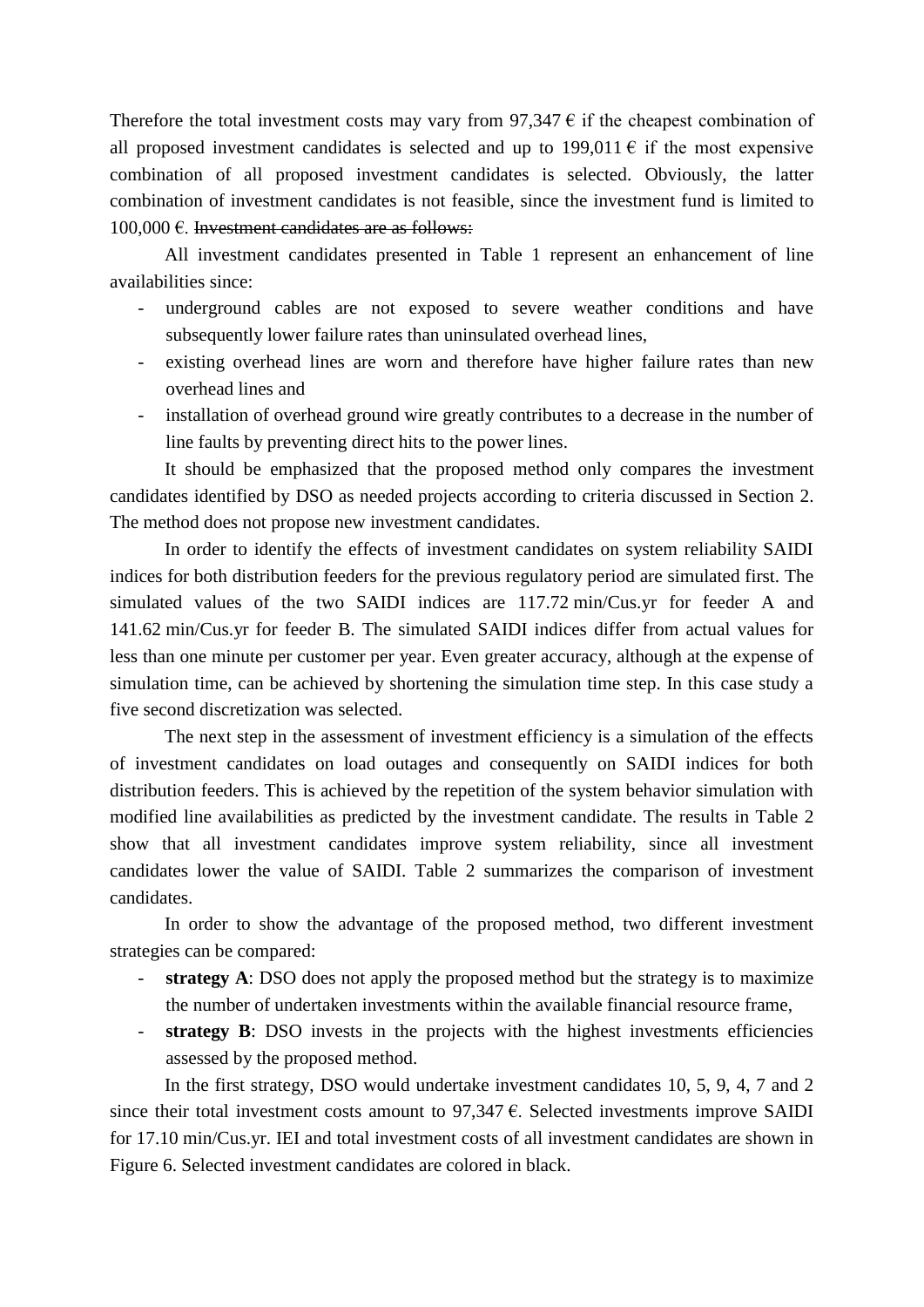The second strategy follows the proposed method in order to identify which investment candidates should be selected to satisfy  $100,000 \text{ } \in \text{limit}$  and to achieve the greatest investment efficiencies measured by the decrement of SAIDI allowed for in IEI, MCI, NIEI and NMCI indices. The results are shown in Figure 7 and Table 2. The order of investing should be as follows: 10, 6, 5, 1, 7, 8, 2, 3, 9, and 4. Selected investment candidates with the use of proposed method are colored in black in Figure 7. Since the investment candidates 6 and 7 exclude each other, the candidate 6 has a priority due to higher investment efficiency. The investment fund limited to  $100,000 \in$  shortens the list of the projects to: 10, 6, 5 and 8. Their total investment costs add up to 95,300  $\epsilon$ . It should be noted, that the investment candidate 1 has a higher efficiency index comparing to the project 8, but it cannot be realized since the total investment costs would exceed the available fund. Selected investments improve SAIDI for 41.53 min/Cus.yr.

From the comparison of the results for the assessed strategies A and B summarized in [Table 3](#page-19-0) it can be concluded that the use of the proposed method leads to a higher improvement of reliability even though the number of realized investments is smaller. For interpretation of the results in Table 3 it is important to stress that higher IEIs and NIEIs present better investment efficiency, and on contrary, considering (12) and (14), lower MCIs and NMCIs lead to higher efficiency, as well. In addition, Figure 8 presents the ranking of the investment candidates for the analyzed test system. It can be noticed that all considered indices lead to the same ranking.

### <span id="page-10-0"></span>**5. Conclusions**

The paper proposes a new method for making reliability investment decisions when a reward/penalty scheme is applied to the regulation of DSOs. The method was developed in order to facilitate the transition from CBR to PBR for distribution utilities. Since the main objective of distribution utilities subjected to PBR is a cost-effective improvement of reliability indices, the transition from CBR to PBR introduces new investment planning criteria that need to be considered in taking investment planning decisions. In order to mathematically define these new planning criteria, we developed a new investment efficiency index, which yields a relation between the improvement of system reliability due to investment in electric system, and total investment costs. The improvement of system reliability due to investment is simulated using the MC simulation technique, which is used for the modeling of the stochastic nature of outages in electric power systems, and LP, which enables us to calculate load flow equations under a fault state and provides information about power deficits in the electric system.

The proposed method is applied to the part of the Slovenian distribution system in order to evaluate and compare different investment candidates, and to determine which investment candidates should be favored when financial resources are limited. Two investment strategies were considered: the simple one that strives to maximize the number of realized investments and the other that considers in a decision making procedure the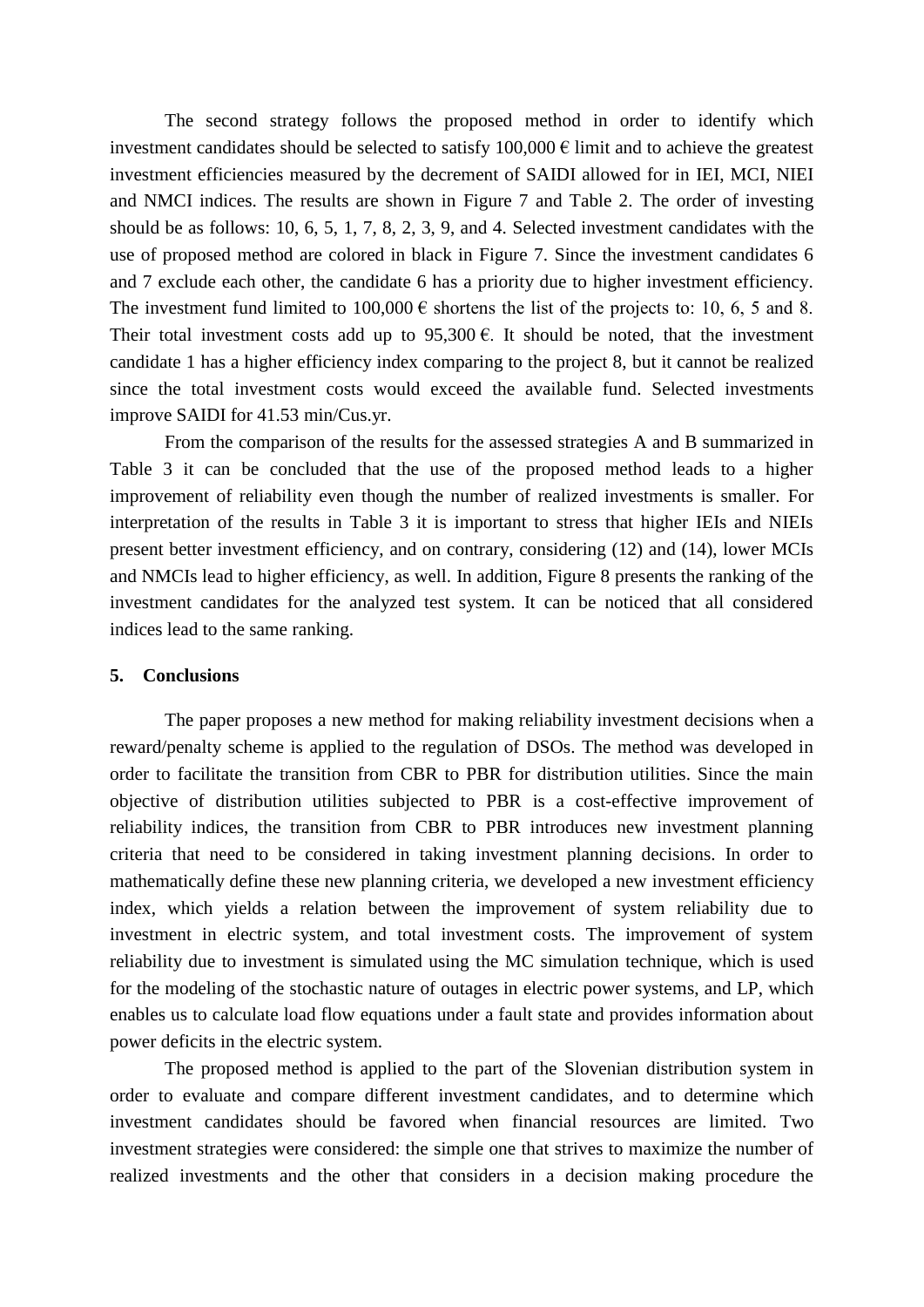investment efficiencies of the candidate projects obtained by the proposed method. The results show that in the first strategy 6 investment candidates are undertaken and SAIDI is improved for 17.10 min/Cus.yr. In the second strategy that applies the proposed method only 4 investment candidates are undertaken and SAIDI is improved for 41.53 min/Cus.yr. It can be concluded that the usage of the proposed investment planning method greatly improves DSOs investment efficiency resulting in a cost efficient improvement of system reliability. Besides this, in the PBR model where the reward/penalty scheme is applied to regulation of DSOs, the proposed method can maximize the reward by maximizing the improvement of SAIDIs.

#### <span id="page-11-0"></span>**References**

- [1] Wu FF, Zheng FL, Wen FS. Transmission investment and expansion planning in a restructured electricity market. Energy. 2006;31(6–7):954-66.
- <span id="page-11-1"></span>[2] Farrag MA, El-Metwally MM, El-Bages MS. A new model for distribution system planning. International Journal of Electrical Power & amp; Energy Systems. 1999;21(7):523-31.
- [3] Bhowmik S, Goswami SK, Bhattacherjee PK. A new power distribution system planning through reliability evaluation technique. Electric Power Systems Research. 2000;54(3):169-79.
- [4] Miranda V, Ranito JV, Proenca LM. Genetic algorithms in optimal multistage distribution network planning. Power Systems, IEEE Transactions on. 1994;9(4):1927-33.
- <span id="page-11-3"></span>[5] Brown RE, Marshall M. Budget constrained planning to optimize power system reliability. Power Systems, IEEE Transactions on. 2000;15(2):887-92.
- [6] Carvalho PMS, Ferreira LAFM. Urban distribution network investment criteria for reliability adequacy. Power Systems, IEEE Transactions on. 2004;19(2):1216-22.
- [7] Conti S, Nicolosi R, Rizzo SA. Optimal investment assessment for distribution reliability through a multi-objective evolutionary algorithm. Conference Optimal investment assessment for distribution reliability through a multi-objective evolutionary algorithm. p. 774-7.
- [8] Bresesti P, Calisti R, Cazzol MV, Gatti A, Provenzano D, Vaiani A, et al. The benefits of transmission expansions in the competitive electricity markets. Energy. 2009;34(3):274-80.
- [9] Ranjan R, Venkatesh B, Das D. A new algorithm for power distribution system planning. Electric Power Systems Research. 2002;62(1):55-65.
- [10] Lotero RC, Contreras J. Distribution System Planning With Reliability. Power Delivery, IEEE Transactions on. 2011;26(4):2552-62.
- <span id="page-11-2"></span>[11] Alvehag K, So, x, der L. Risk-based method for distribution system reliability investment decisions under performance-based regulation. Generation, Transmission & Distribution, IET. 2011;5(10):1062-72.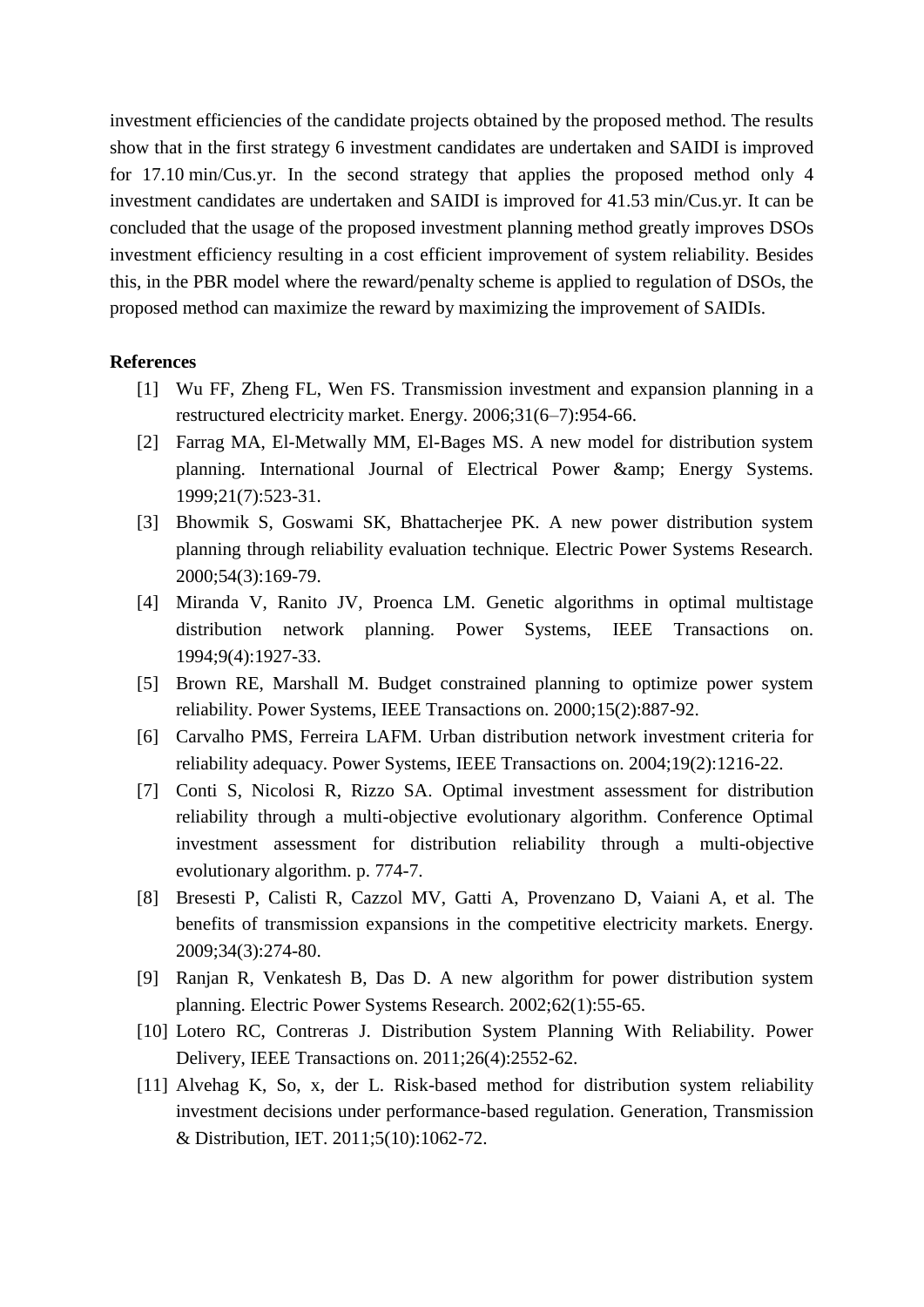- <span id="page-12-0"></span>[12] Roman J, Gomez T, Munoz A, Peco J. Regulation of distribution network business. Power Delivery, IEEE Transactions on. 1999;14(2):662-9.
- <span id="page-12-8"></span>[13] Solver T, Soder L. Comparison of incentives for distribution system reliability in performance-based regulations. Conference Comparison of incentives for distribution system reliability in performance-based regulations, vol. 2. p. 485-90 Vol.2.
- <span id="page-12-9"></span>[14] Billinton R, Zhaoming P. Historic performance-based distribution system risk assessment. Power Delivery, IEEE Transactions on. 2004;19(4):1759-65.
- [15] Balijepalli N, Venkata SS, Christie RD. Predicting distribution system performance against regulatory reliability standards. Power Delivery, IEEE Transactions on. 2004;19(1):350-6.
- [16] Billinton R, Wangdee W. Utilizing Bulk Electric System Reliability Performance Index Probability Distributions in a Performance Based Regulation Framework. Conference Utilizing Bulk Electric System Reliability Performance Index Probability Distributions in a Performance Based Regulation Framework. p. 1-6.
- <span id="page-12-1"></span>[17] Yahav K, Oron G, Young W. Reliability assessment and performance based incentives of power distribution systems. Conference Reliability assessment and performance based incentives of power distribution systems. p. 222-6.
- <span id="page-12-2"></span>[18] Billinton R, Peng W. Teaching distribution system reliability evaluation using Monte Carlo simulation. Power Systems, IEEE Transactions on. 1999;14(2):397-403.
- <span id="page-12-4"></span>[19] Allan RN. Reliability Evaluation of Power Systems: Springer, 1996.
- <span id="page-12-5"></span>[20] Balijepalli N, Venkata SS, Christie RD. Modeling and analysis of distribution reliability indices. Power Delivery, IEEE Transactions on. 2004;19(4):1950-5.
- [21] Singh C, Mitra J. Monte Carlo simulation for reliability analysis of emergency and standby power systems. Conference Monte Carlo simulation for reliability analysis of emergency and standby power systems, vol. 3. p. 2290-5 vol.3.
- [22] Ge H, Asgarpoor S. Parallel Monte Carlo simulation for reliability and cost evaluation of equipment and systems. Electric Power Systems Research. 2011;81(2):347-56.
- <span id="page-12-6"></span>[23] Shavuka O, Awodele KO, Chowdhury SP, Chowdhury S. Reliability analysis of distribution networks. Conference Reliability analysis of distribution networks. p. 1- 6.
- [24] Peng W, Billinton R. Reliability cost/worth assessment of distribution systems incorporating time-varying weather conditions and restoration resources. Power Delivery, IEEE Transactions on. 2002;17(1):260-5.
- <span id="page-12-3"></span>[25] Heydt GT, Graf TJ. Distribution System Reliability Evaluation Using Enhanced Samples in a Monte Carlo Approach. Power Systems, IEEE Transactions on. 2010;25(4):2006-8.
- <span id="page-12-7"></span>[26] Solver, T. Reliability in performance-based regulation. Stockholm: KTH, 2005.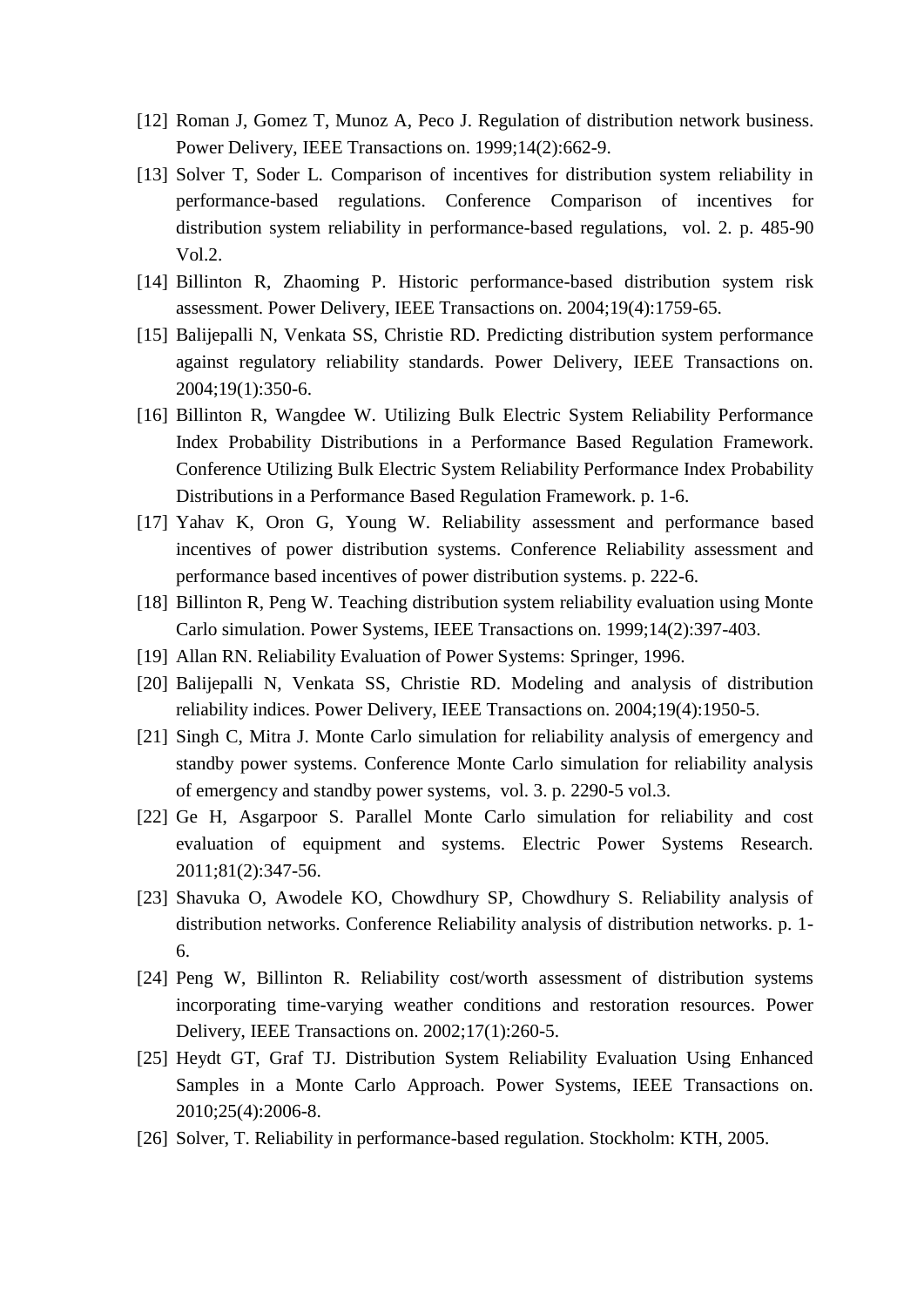# **Figure captions**

[Figure 1: Difference between CBR and PBR](#page-14-0)

- [Figure 2: A common reward/penalty scheme](#page-14-1)
- [Figure 3: Flowchart for the assessment of the investment efficiency method](#page-14-2)
- [Figure 4: Flowchart of the simulation procedure](#page-15-0)
- [Figure 5: Test system used in case study](#page-16-0)
- [Figure 6: Total investment costs and IEI indices of investment candidates](#page-16-1) in strategy A
- [Figure 7: Total investment costs and IEI indices of investment candidates](#page-17-0) in strategy B
- [Figure 8: Comparison of investment efficiency indices](#page-17-1)

## **Table captions**

- [Table 1: Investment candidates](#page-18-0)
- [Table 2: Comparison of investment candidates](#page-18-1)
- [Table 3: Comparison of different investment strategies](#page-19-0)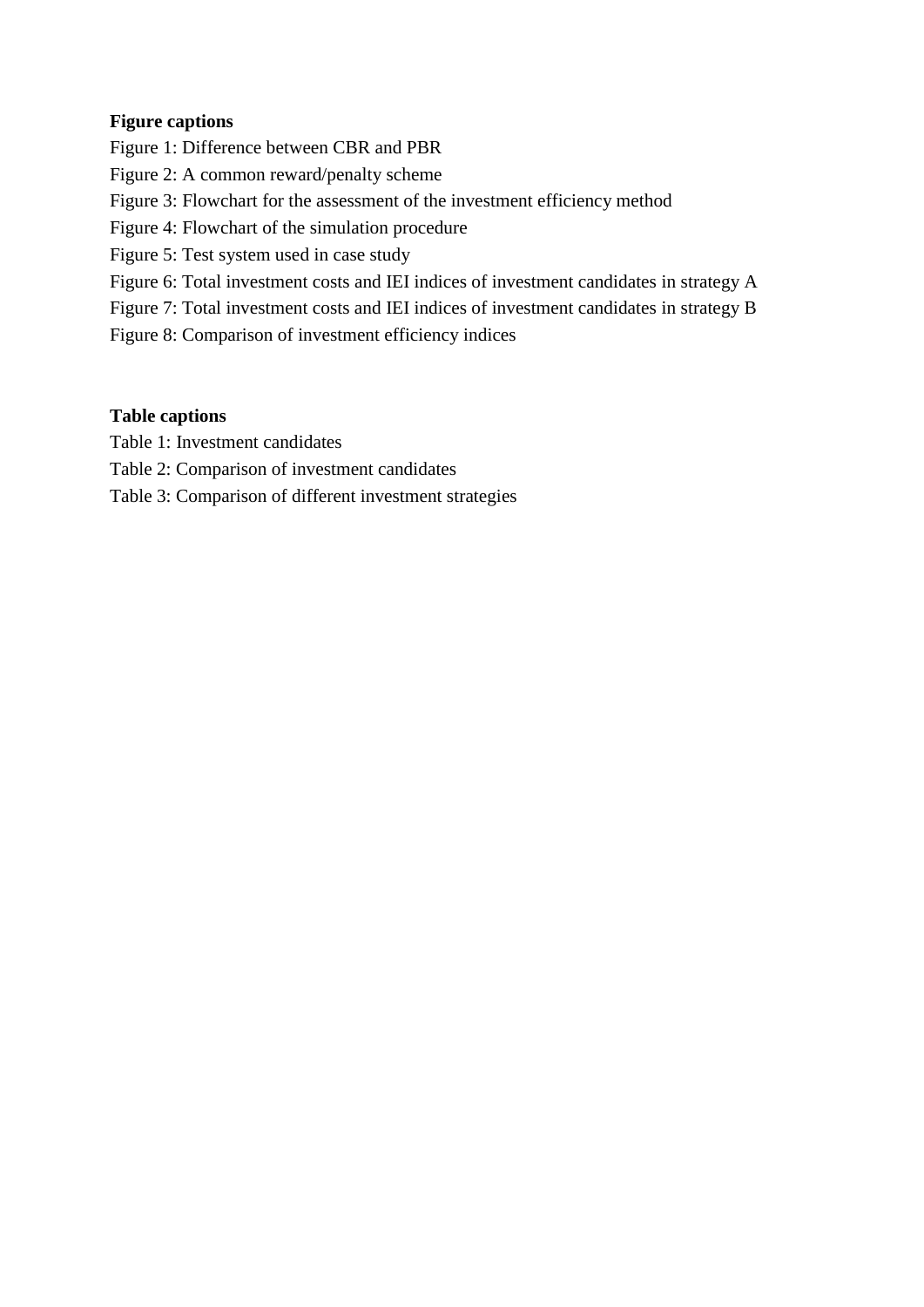

<span id="page-14-0"></span>Figure 1: Difference between CBR and PBR



<span id="page-14-1"></span>Figure 2: A common reward/penalty scheme



<span id="page-14-2"></span>Figure 3: Flowchart for the assessment of the investment efficiency method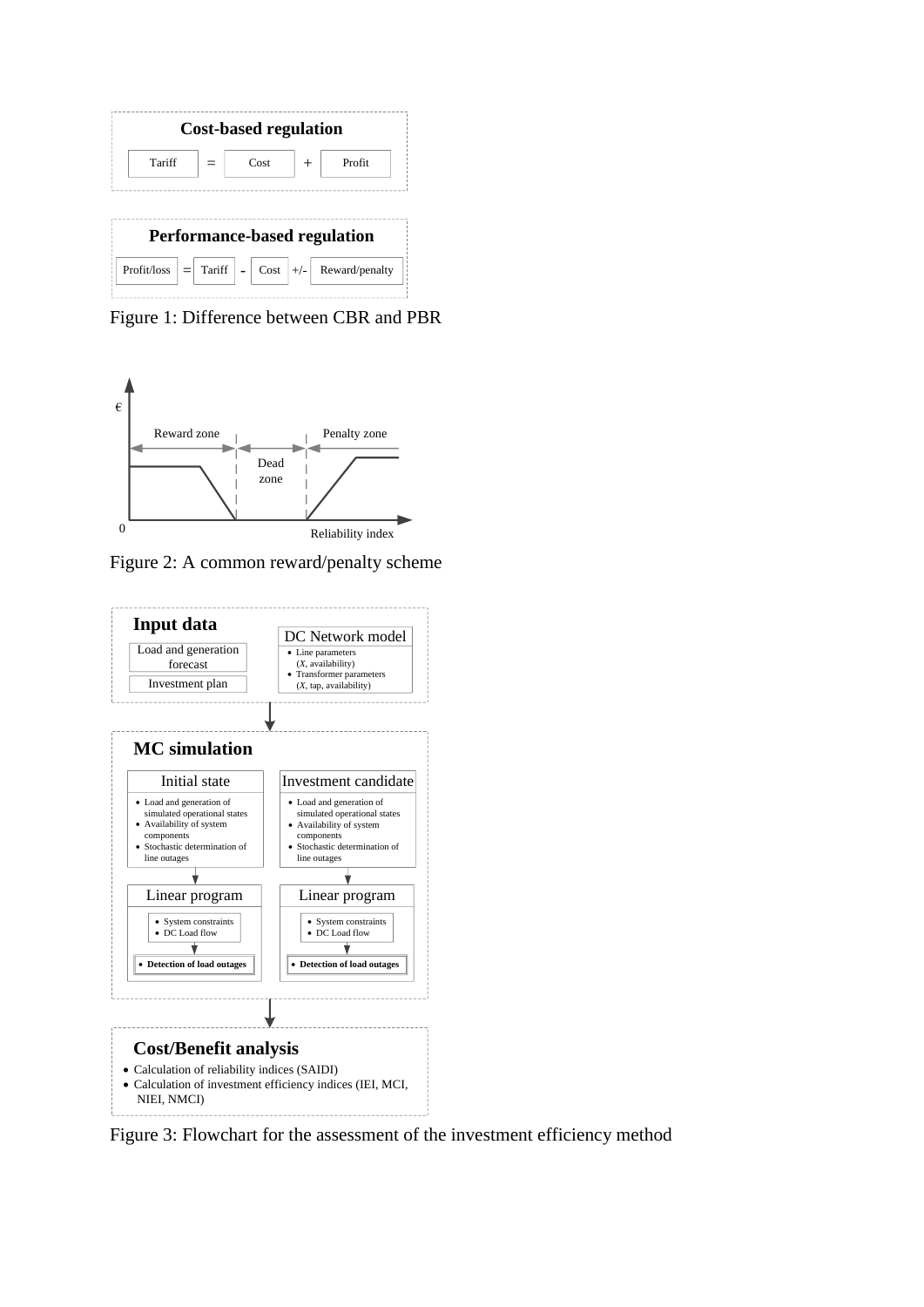

<span id="page-15-0"></span>Figure 4: Flowchart of the simulation procedure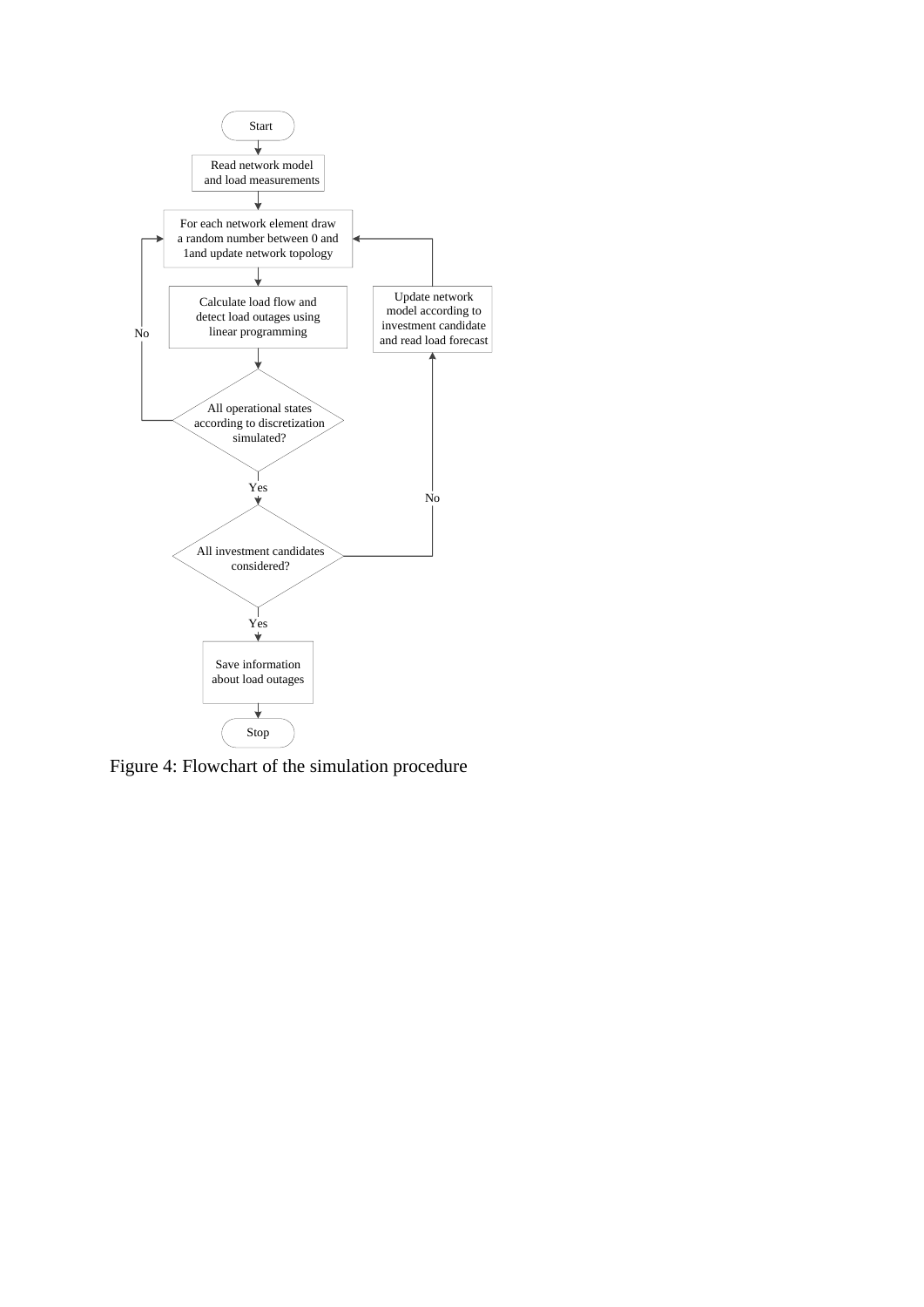

<span id="page-16-0"></span>Figure 5: Test system used in case study



<span id="page-16-1"></span>Figure 6: Total investment costs and IEI indices of investment candidates in strategy A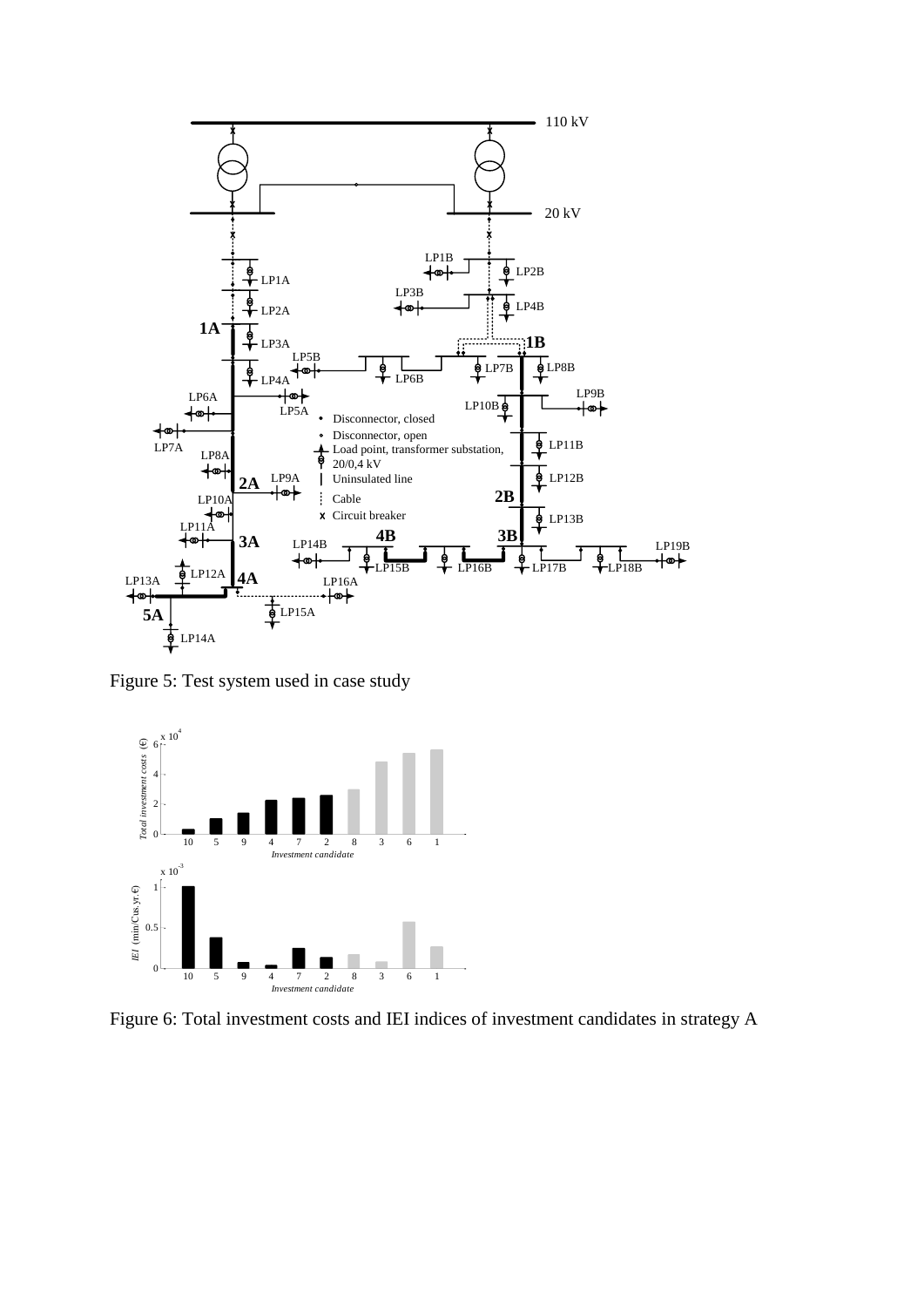

<span id="page-17-0"></span>Figure 7: Total investment costs and IEI indices of investment candidates in strategy B



<span id="page-17-1"></span>Figure 8: Comparison of investment efficiency indices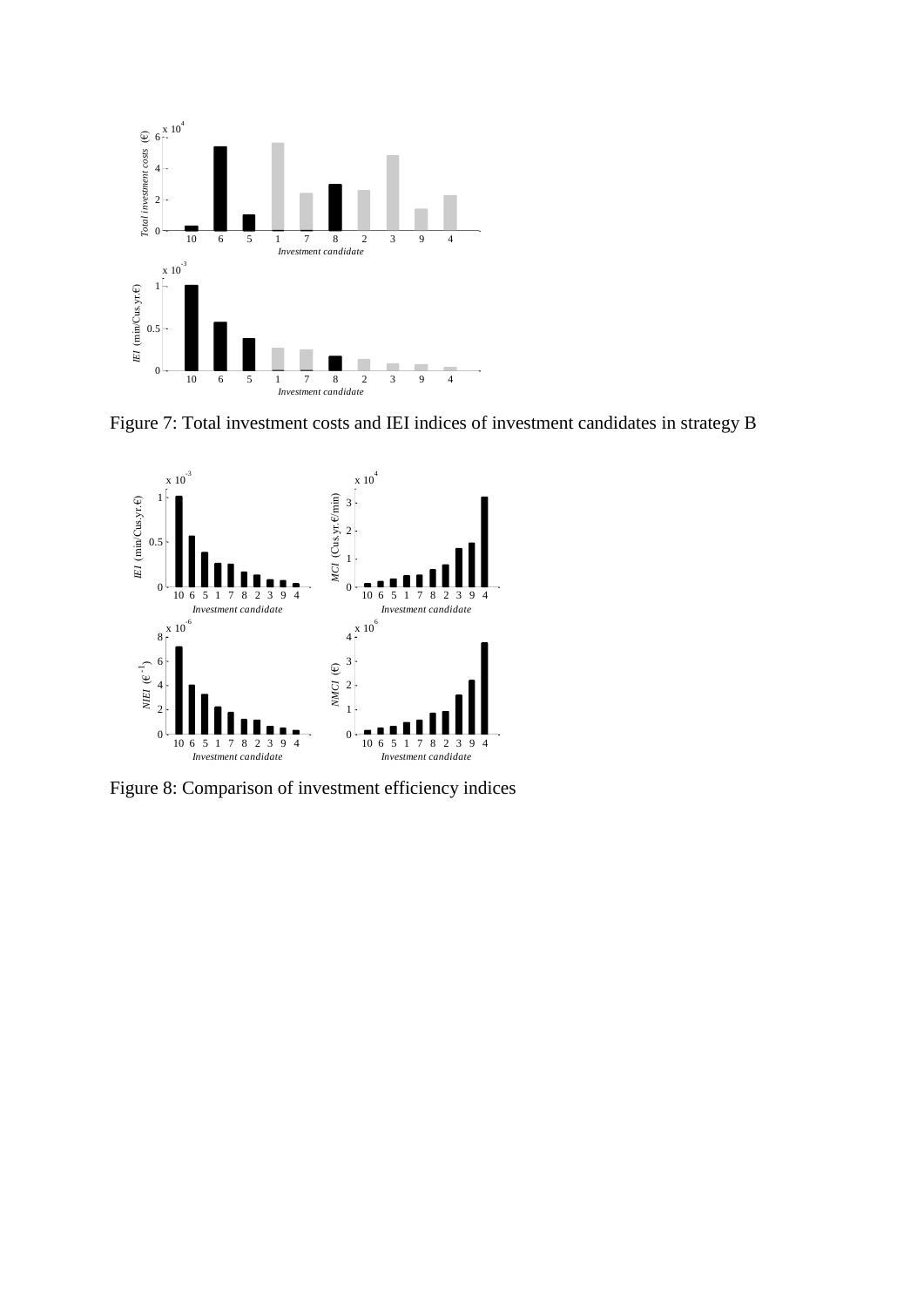# <span id="page-18-0"></span>Table 1: Investment candidates

| ID | Investment                                     | Location | Investment costs                    |  |
|----|------------------------------------------------|----------|-------------------------------------|--|
|    |                                                |          | $\lceil \frac{\epsilon}{km} \rceil$ |  |
|    | Replacement with new 1,5 km underground cable  | $1A-2A$  | 37,000                              |  |
| 2  | Replacement with new 1.5 km overhead line      | $1A-2A$  | 17,000                              |  |
| 3  | Replacement with new 1.3 km underground cable  | $4A-5A$  | 37,000                              |  |
| 4  | Replacement with new 1.3 km overhead line      | $4A-5A$  | 17,000                              |  |
| 5  | Installation of 1.2 km of overhead ground wire | $3A-4A$  | 8,000                               |  |
| 6  | Replacement with new 1.4 km underground cable  | $1B-2B$  | 37,000                              |  |
| 7  | Replacement with new 1.4 km overhead line      | $1B-2B$  | 17,000                              |  |
| 8  | Replacement with new 0.8 km underground cable  | $3B-4B$  | 37,000                              |  |
| 9  | Replacement with new 0.8 km overhead line      | $3B-4B$  | 17,000                              |  |
| 10 | Installation of 0.3 km of overhead ground wire | $2B-3B$  | 8,000                               |  |

# <span id="page-18-1"></span>Table 2: Comparison of investment candidates

| <b>FEEDER A</b>                                             |                 |                |           |                |          |  |  |
|-------------------------------------------------------------|-----------------|----------------|-----------|----------------|----------|--|--|
| Investment candidate                                        | $\mathbf{1}$    | $\overline{2}$ | 3         | $\overline{4}$ | 5        |  |  |
| Actual SAIDI [min/Cus.yr]                                   | 117.72          | 117.72         | 117.72    | 117.72         | 117.72   |  |  |
| Simulated SAIDI (before investing)<br>$[\text{min/Cus.yr}]$ | 117.18          | 117.18         | 117.18    | 117.18         | 117.18   |  |  |
| Simulated SAIDI (after investing)<br>[min/Cus.yr]           | 102.59          | 113.88         | 113.66    | 116.49         | 113.43   |  |  |
| Total investment costs $\lceil \epsilon \rceil$             | 55,833          | 25,500         | 47,878    | 21,998         | 9,936    |  |  |
| IEI [min/Cus.yr. $\epsilon$ ]                               | 2.61e-04        | $1.29e-04$     | 7.35e-05  | 3.14e-05       | 3.77e-04 |  |  |
| MCI [€Cus.yr/min]                                           | 3,827           | 7,727          | 13,602    | 31,881         | 2,650    |  |  |
| NIEI $[\mathbf{\epsilon}^{-1}]$                             | 2.23e-06        | 1.10e-06       | 6.27e-07  | 2.68e-07       | 3.22e-06 |  |  |
| NMCI $[6]$                                                  | 448,424         | 905,482        | 1,593,848 | 3,735,834      | 310,480  |  |  |
|                                                             |                 |                |           |                |          |  |  |
|                                                             | <b>FEEDER B</b> |                |           |                |          |  |  |
| Investment candidate                                        | 6               | $\overline{7}$ | 8         | 9              | 10       |  |  |
| Actual SAIDI [min/Cus.yr]                                   | 141.62          | 141.62         | 141.62    | 141.62         | 141.62   |  |  |
| Simulated SAIDI (before investing)<br>[min/Cus.yr]          | 140.86          | 140.86         | 140.86    | 140.86         | 140.86   |  |  |
| Simulated SAIDI (after investing)<br>[min/Cus.yr]           | 110.57          | 135.02         | 136.02    | 139.99         | 138.21   |  |  |
| Total investment costs $\lceil \epsilon \rceil$             | 53,391          | 23,800         | 29,341    | 13,481         | 2,632    |  |  |
| IEI [ $min/Cus.yr.\epsilon$ ]                               | 5.67e-04        | 2.45e-04       | 1.65e-04  | $6.45e-05$     | 1.01e-03 |  |  |
| $MCI$ [ $ECus.yr/min$ ]                                     | 1,763           | 4,075          | 6,062     | 15,495         | 993      |  |  |
| NIEI $[\mathbf{\epsilon}^{\text{-}1}]$                      | 4.03e-06        | 1.74e-06       | 1.17e-06  | 4.58e-07       | 7.15e-06 |  |  |